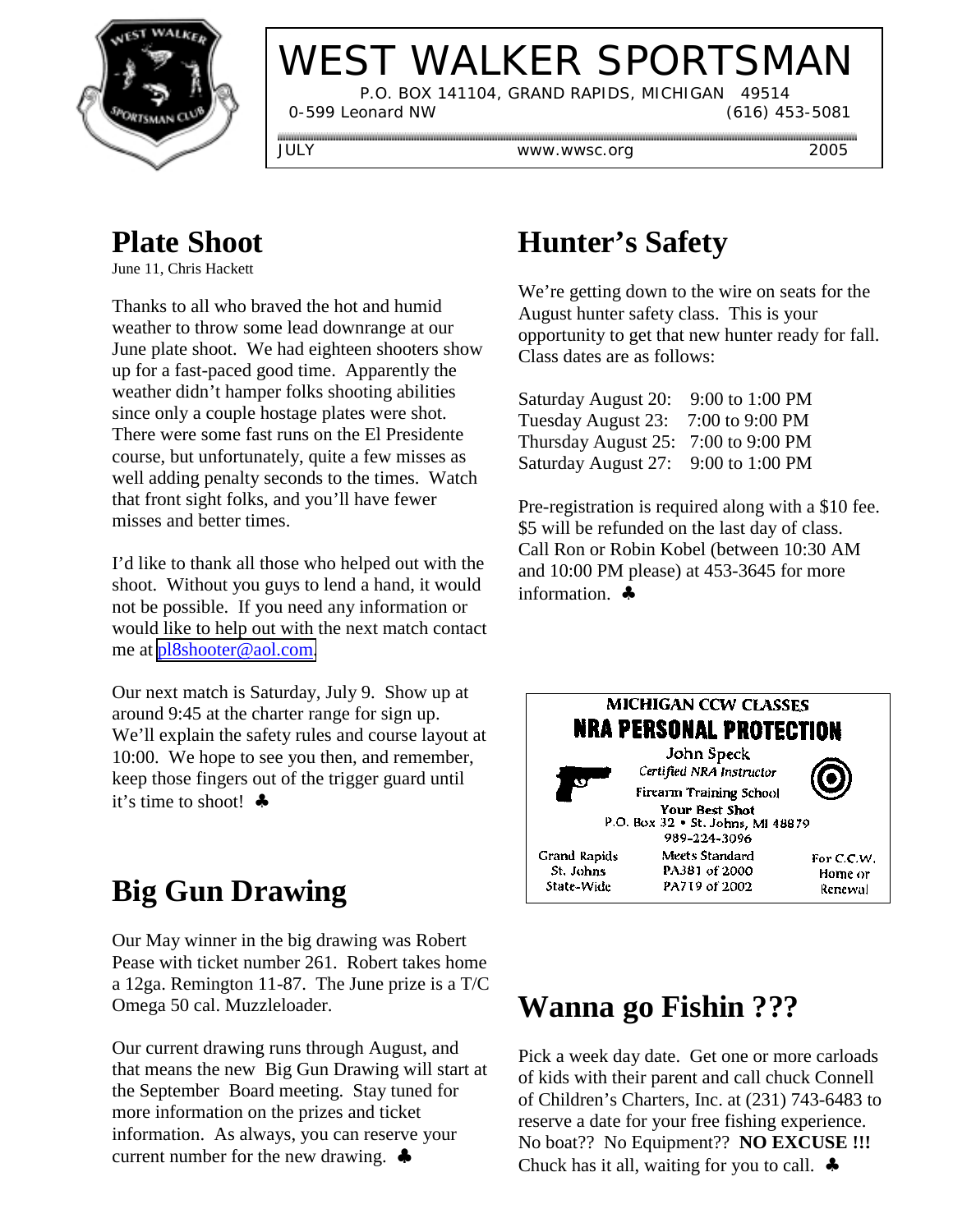#### **Jakes Thanks**

The National Wild Turkey Federation would like to thank the West Walker Sportsman's Club for hosting the annual Jakes youth field day program on June 24<sup>th</sup>. At least 77 young people participated in the program and enjoyed a full day of outdoor activities at our great WWSC facilities. The weather was excellent, the food was great, and everyone left with a gift or prize. Many parents came and spent the day with their kids too. This year's program will be considered as one of the best in the state, and should compete well on the national level.

The future and quality of the outdoor experience we so often take for granted will be dependent on the interest shown by our children and their friends. Thanks to WWSC, 77 more kids had a positive outdoor experience. Plan on being there for next year's program. ♣



# **Legislative**

We'd like to remind all of our members that the U.S. Congress is considering legislation that would protect the rights of law-abiding arms dealers, and ultimately all of us as gun purchasers. The "Protection of Lawful Commerce in Arms Act" is the bill in question It is moving through the House as H.R. 800, and in the Senate it is known as S. 397. We urge you to contact your senator and congressman and let them know you support this bill. Reach them at:

 U.S. Senator (202) 224-3121 U.S. Representative (202) 225-3121

## **NRA Instructor Class**

Interested in becoming a certified CCW NRA instructor? Classes are now forming to include certifications in basic pistol, home firearm safety, and personal protection in the home. Class size is very limited and you must be a current CCW license holder. The course runs 30+ hours for completion. For specific details, contact Barry Anderson, NRA Training Counselor, at barry45acp@aol.com or write to: PO Box 1413[62, Grand Rapids, MI](mailto:barry45acp@aol.com) 49514. ♣

## **Ladies Day Outdoors**

West Walker ladies and their friends are encouraged to reserve Saturday, September 24 for the annual Women in the Outdoors program co-hosted by WWSC and the National Wild Turkey Federation. A full day of fine tuning current outdoor skills and an opportunity for a hands on learning experience of new ones will be offered to all participants.

All classes will be led by seasoned instructors to insure a quality experience for all who attend. Ladies are encouraged to bring their daughters age 14 and older as well as friends with whom they would enjoy sharing their day. Of course our usual gourmet lunch is included as well as prozes and raffles of quality items.

Please contact Angie Snitgen at (616) 581-7296 for a brochure and application. ♣

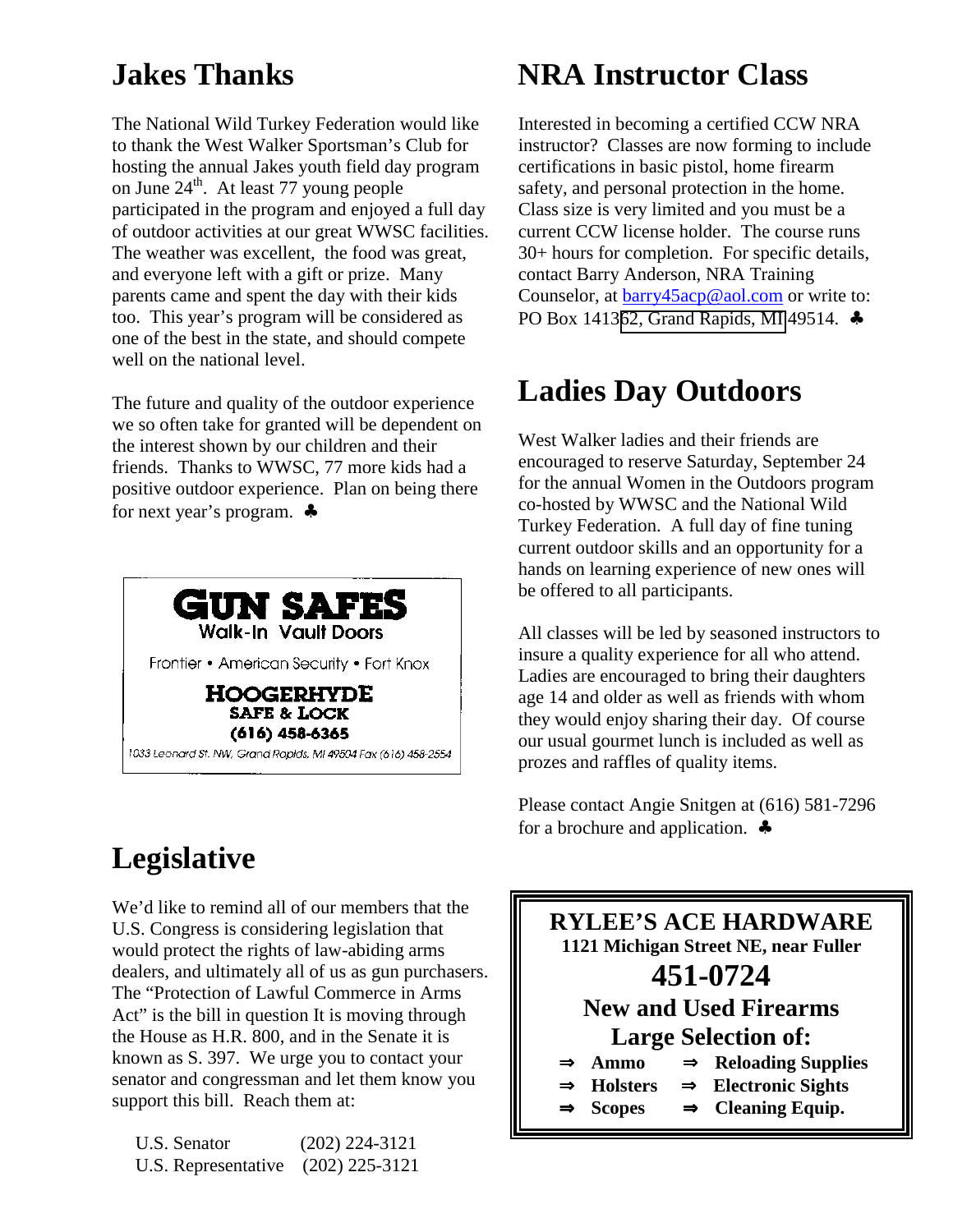|                                                                                                    |                                                             | July                                   |                                                                                 |                                                                         | 2005         |                                                                    |
|----------------------------------------------------------------------------------------------------|-------------------------------------------------------------|----------------------------------------|---------------------------------------------------------------------------------|-------------------------------------------------------------------------|--------------|--------------------------------------------------------------------|
|                                                                                                    |                                                             |                                        |                                                                                 |                                                                         |              |                                                                    |
| Sun                                                                                                | Mon                                                         | Tue                                    | Wed                                                                             | <b>Thu</b>                                                              | Fri          | Sat                                                                |
|                                                                                                    |                                                             |                                        |                                                                                 |                                                                         | $\mathbf{1}$ | $\overline{2}$<br>Archery,<br>Trap & Skeet<br>10 to 2              |
| $\overline{\mathbf{3}}$<br>Cowboy<br><b>Shoot</b><br>No Archery,<br><b>Trap or</b><br><b>Skeet</b> | $\overline{\mathbf{4}}$<br>Indepen-<br>dence Day            | 5                                      | 6<br>Archery,<br>Trap & Skeet<br>9 to 12 AM<br>6 to 10 PM                       | $\overline{7}$<br><b>Duck</b><br><b>Hunters</b><br>meet 7 to 9          | 8            | 9<br><b>Steel Plate</b><br>Archery,<br>Trap & Skeet<br>$10$ to $2$ |
| 10<br>Archery,<br>Trap & Skeet<br>10 to 2                                                          | 11                                                          | 12                                     | 13<br>Archery<br>Trap & Skeet<br>9 to 12 AM<br>6 to 10 PM                       | 14<br><b>Charter</b><br><b>Meeting</b><br>7:30                          | 15           | 16<br><b>Silhouette</b><br>Archery,<br>Trap & Skeet<br>10 to 2     |
| 17<br>Archery,<br>Trap & Skeet                                                                     | 18                                                          | 19                                     | 20<br>Archery<br>Trap & Skeet<br>9 to 12 AM                                     | 21                                                                      | 22           | 23<br>No Archery,<br><b>Trap or Skeet</b>                          |
| 10 to 2<br>24                                                                                      | 25                                                          | 26                                     | 6 to 10 PM<br>27                                                                | 28                                                                      | 29           | 30                                                                 |
| Archery,<br>Trap & Skeet<br>10 to 2                                                                | <b>Charter</b><br>Range<br><b>Closed</b><br><b>Noon - 6</b> | <b>Board</b><br><b>Meeting</b><br>7:00 | Archery,<br>Trap & Skeet<br>9 to 12 AM<br>6 to 10 PM                            |                                                                         |              | No Archery,<br><b>Trap or Skeet</b>                                |
| 31<br>Archery,<br>Trap & Skeet<br>10 to 2                                                          | Aug<br><b>NWTF Meets</b><br>7 to 9                          | $\overline{2}$                         | $\overline{\mathbf{3}}$<br>Archery,<br>Trap & Skeet<br>9 to 12 AM<br>6 to 10 PM | $\overline{\mathbf{4}}$<br><b>Duck</b><br><b>Hunters</b><br>meet 7 to 9 | 5            | 6<br>Archery,<br>Trap & Skeet<br>10 to 2                           |